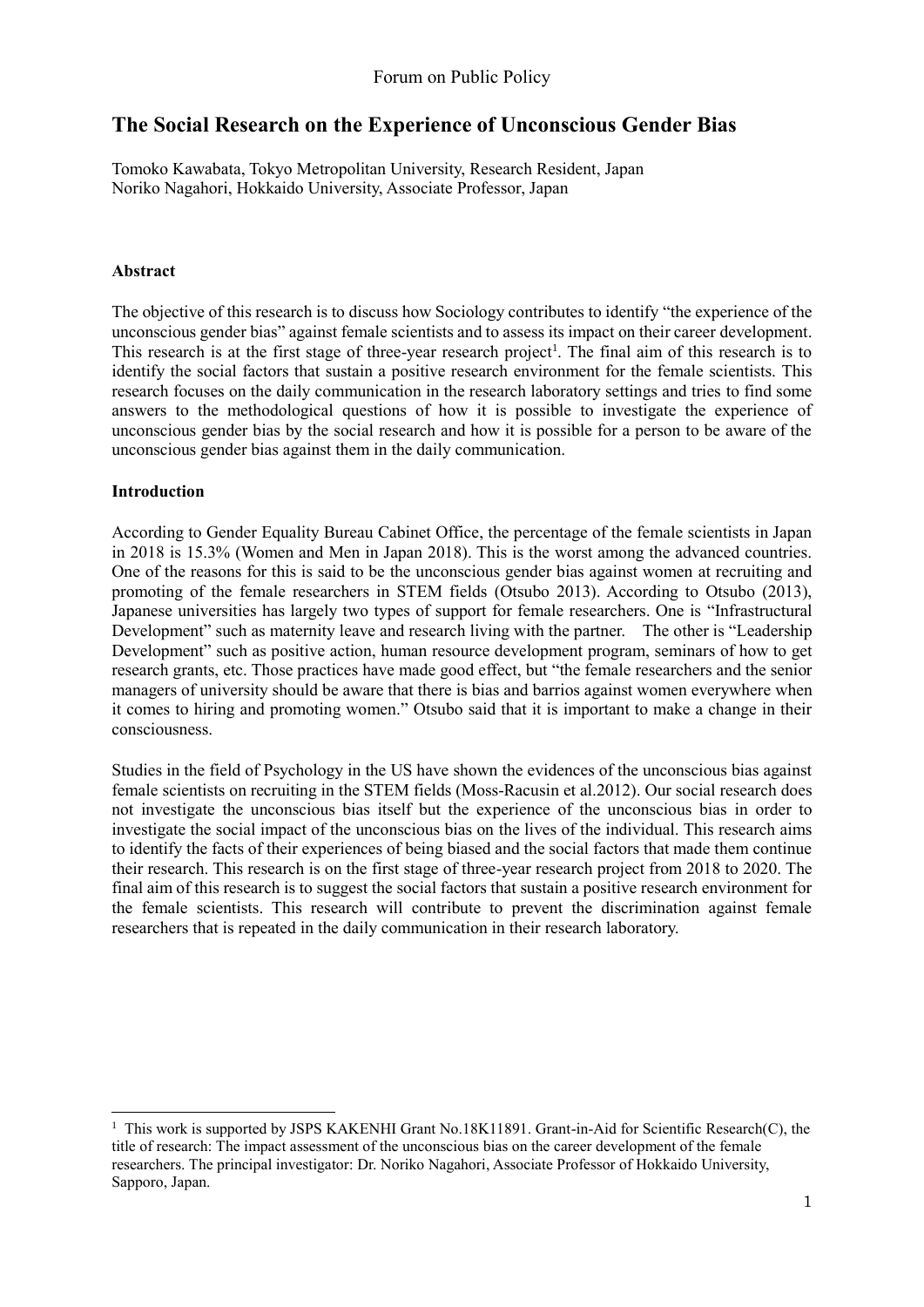#### **Social Background**

According to Gender Equality Bureau Cabinet Office (2018), the proportion of the female researchers is low compared to other countries. It was 11.2% in 2013 and 15.7% in 2017. The number of female student in the undergraduate enrollment is increasing. However the percentage of female researchers increased only 4.5% in 15 years.

### **Figure 1. Proportion of female researchers in Japan**



Gender Equality Bureau Cabinet Office. 2018. Education and Research Fields, Women and Men in Japan.

#### **The issue of positive action in higher education in Japan**

According to Article 2 of The Basic Act for Gender-Equal Society (1999), it is written, "Positive provision of opportunities for either women or men within necessary limits to redress gender disparities in terms of formation of a society where both women and men shall be given equal opportunities to participate voluntarily in activities in all fields as equal partners in society". However, in the field of higher education, the proportion of female researchers is only 11.2% in 2003, and the Third Basic Plan for Gender Equality stated "increasing the share of women in leadership positions to at least 30% by 2020 in all fields in society". However, as it was shown above, the proportion of the female researchers in the field of higher education is only 15.7% in 2017.

According to Ehara (2015), the number of enrollment of female students to university is increasing every year but the number of female researchers is not. There has been the rigid gender divisions by the field of research. The number of female students are small especially in STEM fields. This means that female students in STEM fields stop their research for some reasons while they are studying in the higher education in Japan.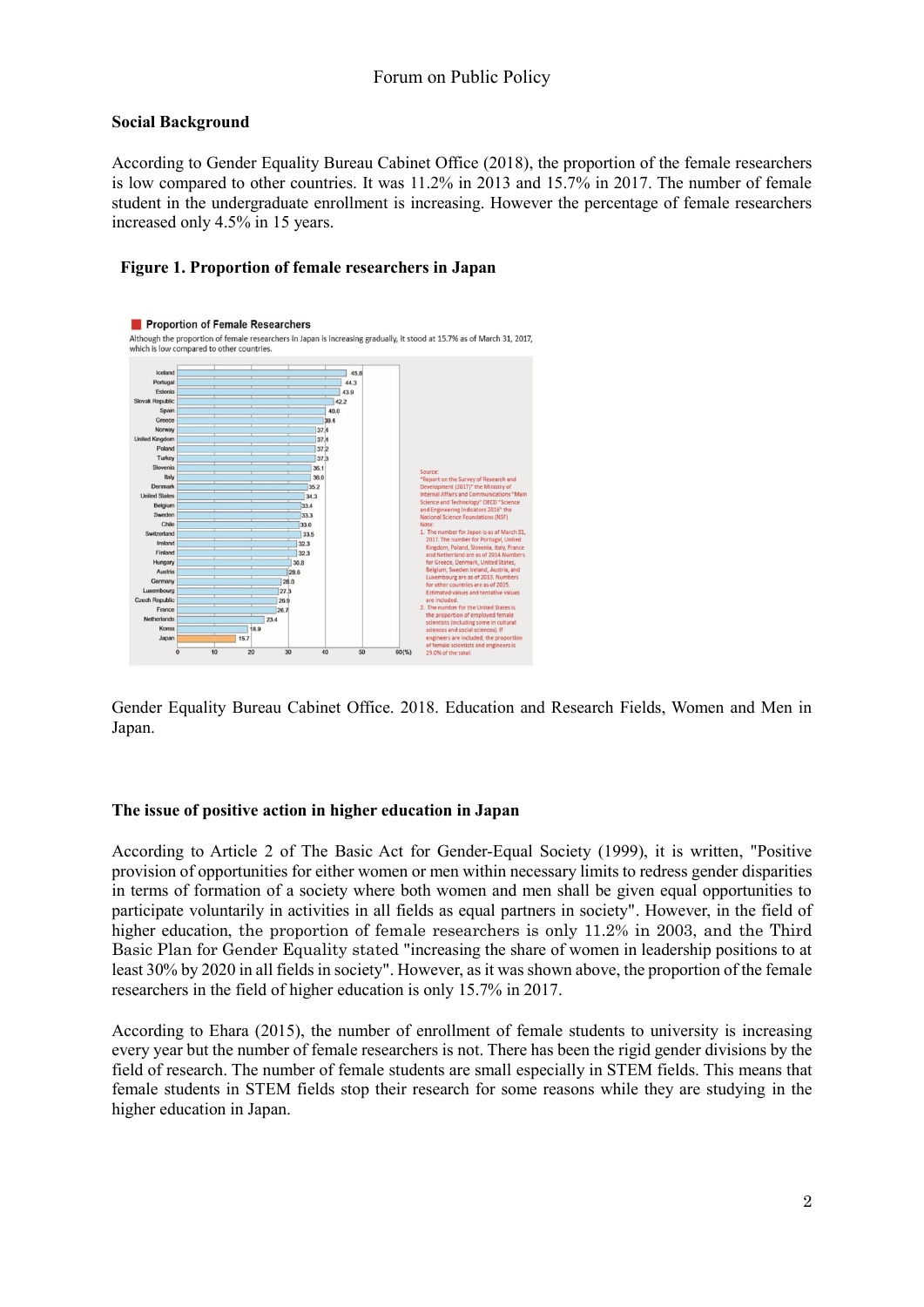### **Laws related to gender equality in workplace in Japan**

Some laws and acts related to gender equality in workplace have been established since the establishment of Equal Opportunity Law in Japan.

1985 Equal Opportunity Law 1997 Revised Equal Opportunity Law 1999 The Basic Act for Gender-Equal Society 2005 Act on Advancement of Measures to Support Raising Next- Generation Children 2016 The Act on Promotion of Women's Participation and Advancement in the Workplace 2018 Revised Equal Opportunity Law

Sexual harassment was included in the matters of the employer's consideration obligation of the worker's safety in the revised equal opportunity law in 1997 and it was enacted in 1999 when "Expansion of Women's Participation in Policy and Decision-making Processes in All Fields in Society" is stated in the Basic Act for Gender-Equal Society established in 1999. Harmonizing work and life, Balancing work and childrearing was stated by the Act on Advancement of Measures to Support Raising Next-Generation Children in 2005. And some actions to stop harassment prevention is suggested in the employer's guideline by the Act on Promotion of Women's Participation and Advancement in the Workplace. Harassment regarding to maternity, sexual orientation, gender identity are included in the in the matters of the employer's consideration obligation of the worker's safety in the revised equal opportunity law in 2018.

These laws and acts promote women not only to participate in the society but also to take the readership in the society. However, one important thing is missing. Those laws and acts addresses to stop discrimination and harassment to develop gender equality in the society, but there is no laws and acts that prohibits workplace harassment itself in Japan. It is limited to employer's consideration obligation for worker's safety and therefore there is neither the common definition of harassment nor the common concept of harassment itself by law. Each institute or company has its own rules and guidelines for the prevention of the harassment. There is no differentiation between bullying and harassment in Japan, either. According to Kawabata (2014), only 50 % of schools in higher education in Japan has the guideline of harassment prevention. This shows that there is a rules of harassment prevention but they are not working effectively. Under this condition, especially in higher education, there is no legislative measurement to prevent the harassment against undergraduate students and graduate students and post graduate students. Those researchers work for the research laboratory as a part-time worker and most of them are not paid because they are seen as interns. For those researchers, the higher education is not only the place to study and research but also the place to work. However, the status of those workers are weak and it makes them easy targets of harassment.

#### **Issues of Masculinity**

There are three major theories of Masculinity in the field of gender. The key words of these theories are homosociality (Sedgewick, 1985), the domination of Masculinity (Bourdieu, 1990) and homogeneity (Connell, 1995). However, in this article we do not go further to theoretical discussion. These theories are largely divided into two groups. One focuses on the homophobia and misogyny keeps men's social position as beneficial to men and the other focuses on the production of the power relationship between men and women that is constructed by performing gender roles in everyday life.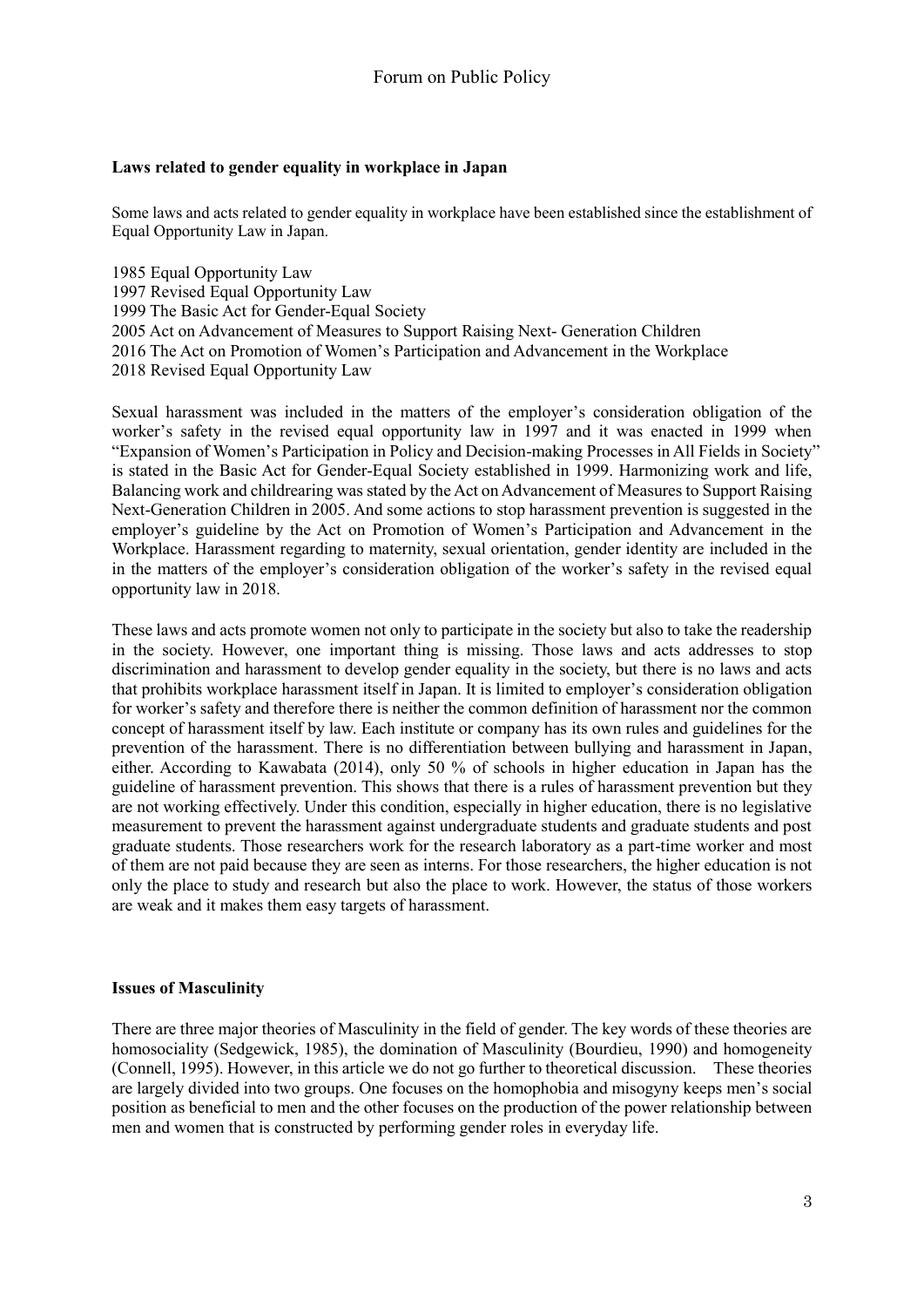There are three previous studies that investigate the gender issues in the research laboratory. Sakanashi (2017) showed that the exclusiveness and the homosociality in the research laboratory maintains homophobia and misogyny. Kitana (2014) shows that there is a structure that maintains the dictatorship of professors in the research laboratory. Ehara (2015) showed that homogeneity by the same sex group and by the same age group in the research laboratory that maintains "Men's First consciousness".

Sakanashi (2007) interviewed 17 researchers of Hokkaido University and showed three characteristics of university laboratories. 1. Exclusiveness; Members of laboratories stay together for long hours that limits their social communication within the members. 2. The power of faculties; faculties are the top of pyramid in the research laboratories and have many rights. 3. Homosociality: misogyny and homophobia. Female students are disadvantaged in the research laboratories in several ways. In addition there are some gay jokes. Female students try to adjust themselves to the rules of homosociality by struggling with it in the research laboratory. Sakanashi showed that in many laboratories, most of teachers and graduate students are male in Japan. In the laboratories, teachers and male students tend to make rules at the convenience of themselves. Female students are often disadvantaged. Interview data suggest that there should be many latent harassment cases in even "ordinal" university laboratories. Even when harassment cases take place, it can be hidden in the exclusive and homosocial laboratories.

Kitanaka(2014) said "Minorities such as women, students with full time jobs outside university, students from other universities, students transferred from other universities, students from other countries etc. are the reserved army of harassment victim." Kitanaka showed some characteristics of high risk research laboratory. 1. Fields of natural sciences, the experiment centered research which is often performed by team. 2. Too much pressure on researchers due to the global competition which is evaluated by the "impact factors" or the number of citation in other research articles. Too much pressure on researchers due the hard global competition which is evaluated by the "impact factors" or the number of citation by other research articles. 3."KOZA-SEI" or the independent recruiting and promoting system by the research laboratory. There is no job opening to the public. Only the graduates of the research laboratory can be employed. The research laboratory keeps its own independency.

Kitanaka (2014) showed that there is a gender structure that makes men compete each other and its competition produce men's first system. 1. The research laboratory is run by the"dictatorship by the faculties" that gives high pressure on students of research laboratory where students are assumed to be the "hands and feet of the faculties." Some of their work are paid, but some are non-paid because it is seen as obligatory. 2. There is a strong reprimand and force of compensation by faculties and other students if there is a loss of drugs, instruments, equipment by the miss carriage of research. 3. Researchers work overtime unnecessarily to get a good assessment from faculties and other students. This makes it difficult to balance between their work and life. 4. There are misconducts and harassment relating to the authorship. The team work research often causes problems of authorship and harassment.

Ehara (2015) said the cause of the low percentage of the female scientists is higher education that raises "Men's First Consciousness". "Education provided by the Japanese university has been targeted boys of 18 to 22 years of age and the education for boys is education to become a salaried worker and that for girls is to become a housewife or to play a supplementary role for men in the society."

#### **Methodological Questions**

Moss-Racusin's study (2012) shows the evidence of the gender bias in the science faculty. In a randomized double-blind study ( $n = 127$ ), science faculty from research-intensive universities rated the application materials of a student—who was randomly assigned either a male or female name—for a laboratory manager position. The bias had no relation to the faculties' age, sex, teaching field, or tenure status. Their research shows the existence of devaluated candidates for a laboratory manager position. The candidates were described as competent, but not stellar. On a scale of 1 to 7 (7 highest)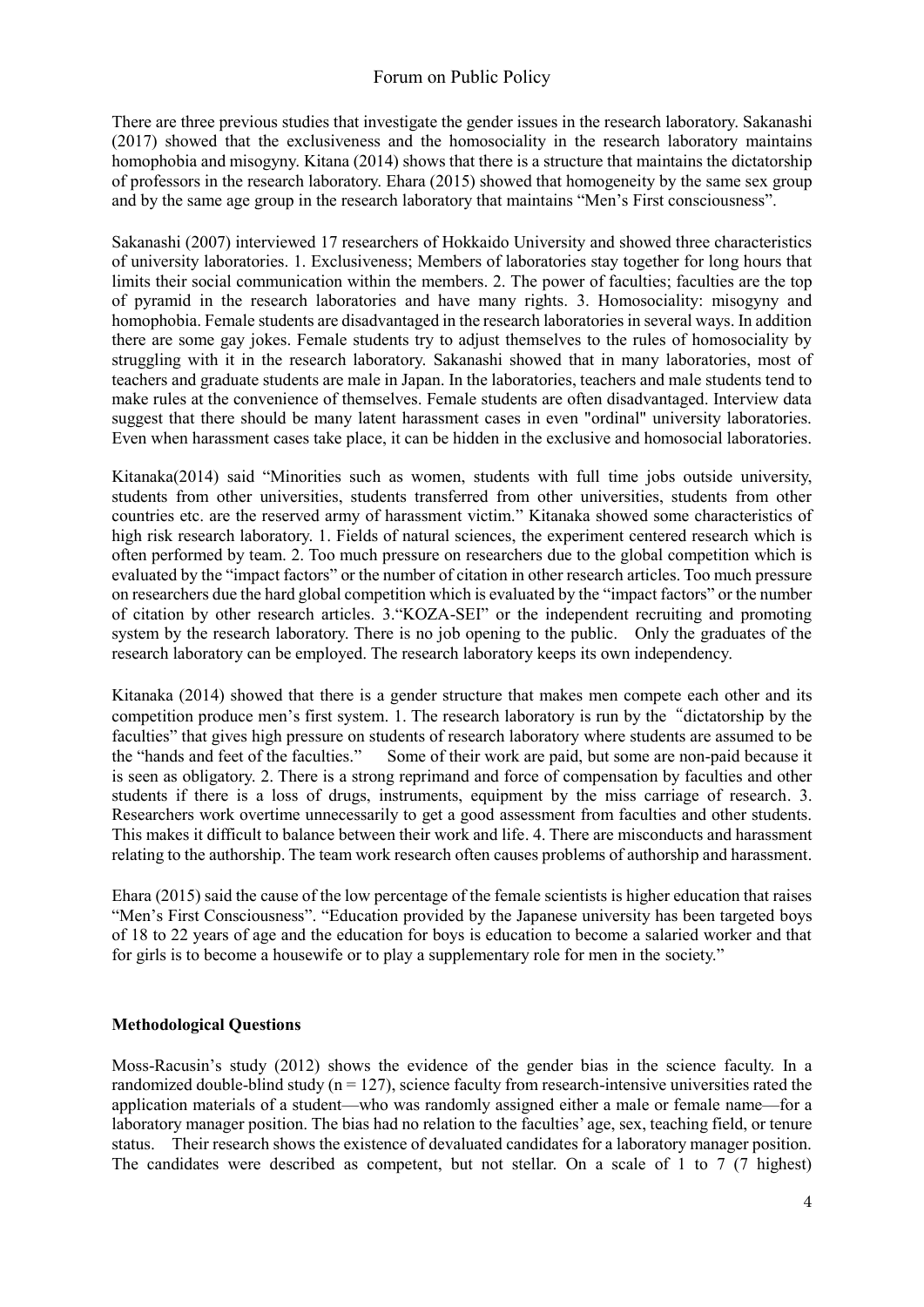professors(n=127) gave John a score of 4.0 for competence, but only 3.3 for Jennifer. John was viewed more favorably as someone the evaluators would hire or mentor. John was also offered a higher average starting salary: \$30,328 for John, but only \$26,508 for Jennifer. Biology professors whose classes can be >50% female, were just as biased as physicists. Women professors were just as biased as men. Junior professors were just as biased as seniors.

Moss-racusin et al. (2015) experimentally investigate the unconscious bias of science faculty.In their research, the science faculties were asked to evaluate applicants for a laboratory manager by reading their application materials. Their research eliminate the social factors that may affect the results of their research to investigate the evidence of unconscious bias. Therefore they eliminate the actual social interaction between science faculties and candidates. Our research focuses on the experiences they feel that they are biased in the daily social interaction in the research laboratory. If it is unconscious, it would be often repeated and it is possible for people to notice that they are biased by others. However, it is almost impossible to investigate the social impact of the unconscious bias that takes place in the case of recruiting and promoting because no candidate would be able to notice that they are biased. They showed the evidence of unconscious bias in the science faculty, however our research aims to show the social effects that unconscious bias has on the lives of researchers. In order to do this, we need to investigate the experience of the unconscious gender bias in actual social interaction in the research laboratory. Unconscious gender bias works not only when recruiting and promoting people. But also it works in the daily communication in the research laboratory. According to Sakanashi(2007), one of his 17 interviewee said"Women is not suitable for science." This shows that it is not only professors but also students that have unconscious gender bias in the research laboratory. Our research investigate what impact it has on female researchers in actual social interaction.

There are common factors regarding to the characteristics of the research laboratories in STEM field shown by the Sakanashi's and Kitanaka's findings. Sakanashi showed that it is the experimental research style that leads to constructs limited human relationship and the closed and longer hour communication in the small number of people makes it difficult for female researchers to make a claim against the harassment they suffer from. Kitana showed that the competitive research environment in STEM and those laboratories where the research is based on the experimental research style lead to construct the dictatorship of the faculties which causes harassments.

#### **Theoretical questions**

There are two theoretical perspectives on the issue of the less female researchers in Japan from the view point of gender. From those studies shown above, it is possible to classify them into two perspectives that explains the main reasons why it is difficult for female researchers to continue their research in Japan. One is based on the research of Sakanashi's work that pointed out some possibility that there is "the social exclusion of women from men's territory" in the research laboratories of STEM field. The other is based on the arguments of Ehara and Otsubo that showed some possibility that there is gender bias that was constructed by the gender roles in society in which higher education and academic fields are not exclusive.

To make it more simple and understandable, this research tentatively define that there are two theoretical models to explain the less female researchers in Japan. One is "Male Bond model"that explains the cause of the less female researchers as "social exclusion of women". The other is Men's First model that explains it as "gender bias in higher education". There is a clear difference between the Male Bond Model and Men's First Model. The former one view women as wives and mothers

One is based on the ideas that the society reproduces the stereotypical gender roles in the household and the image of women as "care takers" such as mothers and wives. In this perspective, men include women as supplementary roles to keep their power over women. Women are seen as necessary part to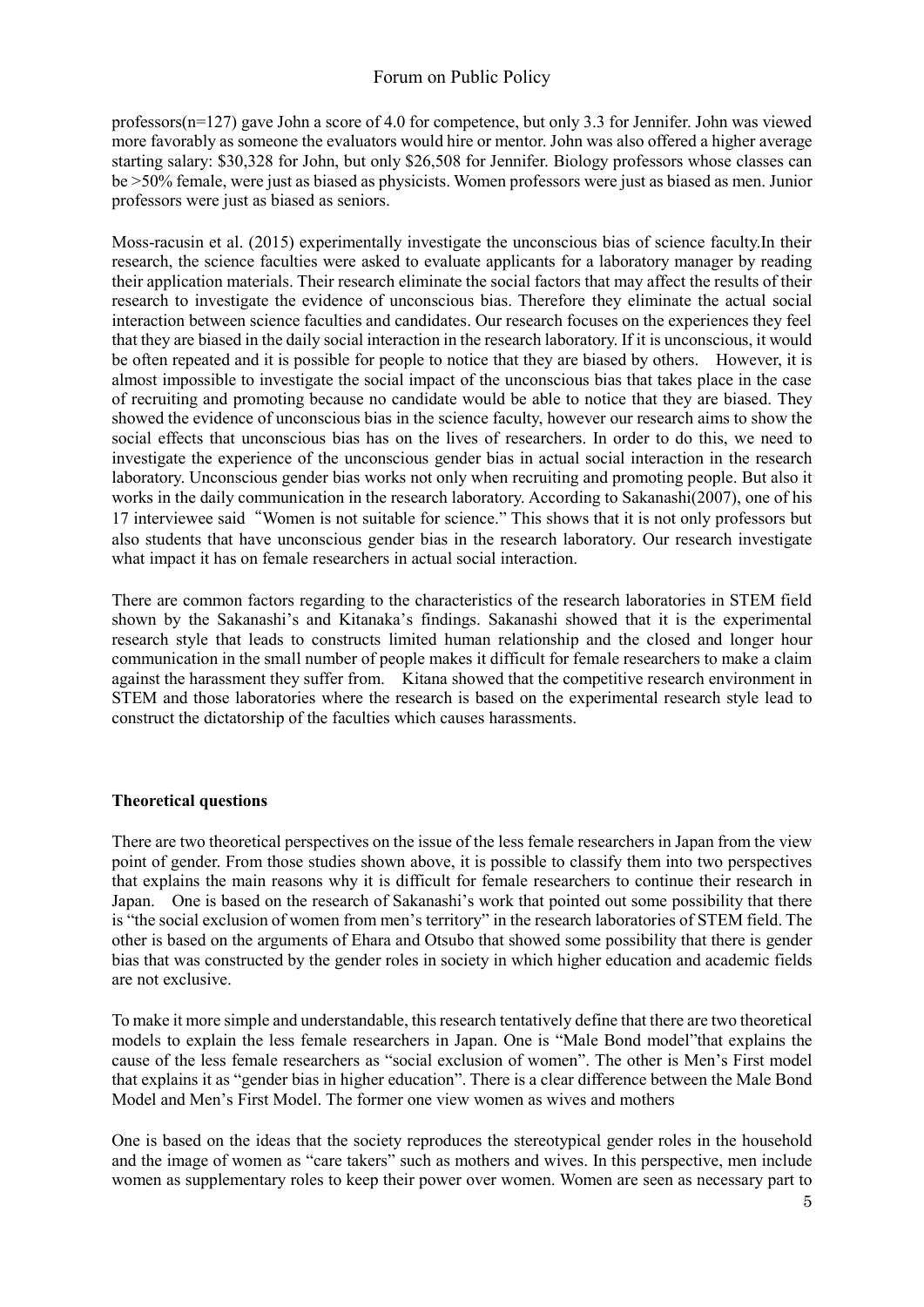keep men's better social status in the society. In this case, harassment is justified as a sanction against women as they deviated from the roles of supplemental being to men in the society. It is seen as a system that keeps the power relationship between men and women. The higher education is seen as a part of the system. Therefore academism itself is not exclusive to the system that reproduces the submissive roles of female researchers in the research laboratories. The other one is based on the ideas that there is homophobia and misogyny that exclude women from the society. In this perspective, women are seen as sexual beings that destroys the bond of male researchers and male workers. Women are not necessary and are target of exclusion because they violate men's territories. Men try to keep their identity by excluding women<sup>2</sup>.

#### **Figure 2. Two perspectives of gender bias in Japan**



**Figure 3. The difference between Model 1 and Model 3.**



-

It seems that Men's First Model explains well the situation of women in Japan in general. However, in the case of Sakanash's research, it seems that Male Bond Model explains the situation of female researchers in Japanese universities better. In this research, we hypothesize the relationship between those models by the degree of social exclusion. The figure 3 shows the pyramid of the risk of unconscious gender bias. Male Bond Model is in the highest risk of social exclusion because they are the target of full social exclusion and Men's First Model is in the next highest risk of social exclusion because they are the target of partial social exclusion. There is one more model named High Pressure Model that shows relationship between the stress of work and the risk of social exclusion. As the

<sup>&</sup>lt;sup>2</sup> In fact, the social exclusion of women in Japan still exists only in some tradition or religion in Japan such as women shall not enter the Sumo wrestling link" and "women forbidden custom" in some areas due to folk beliefs.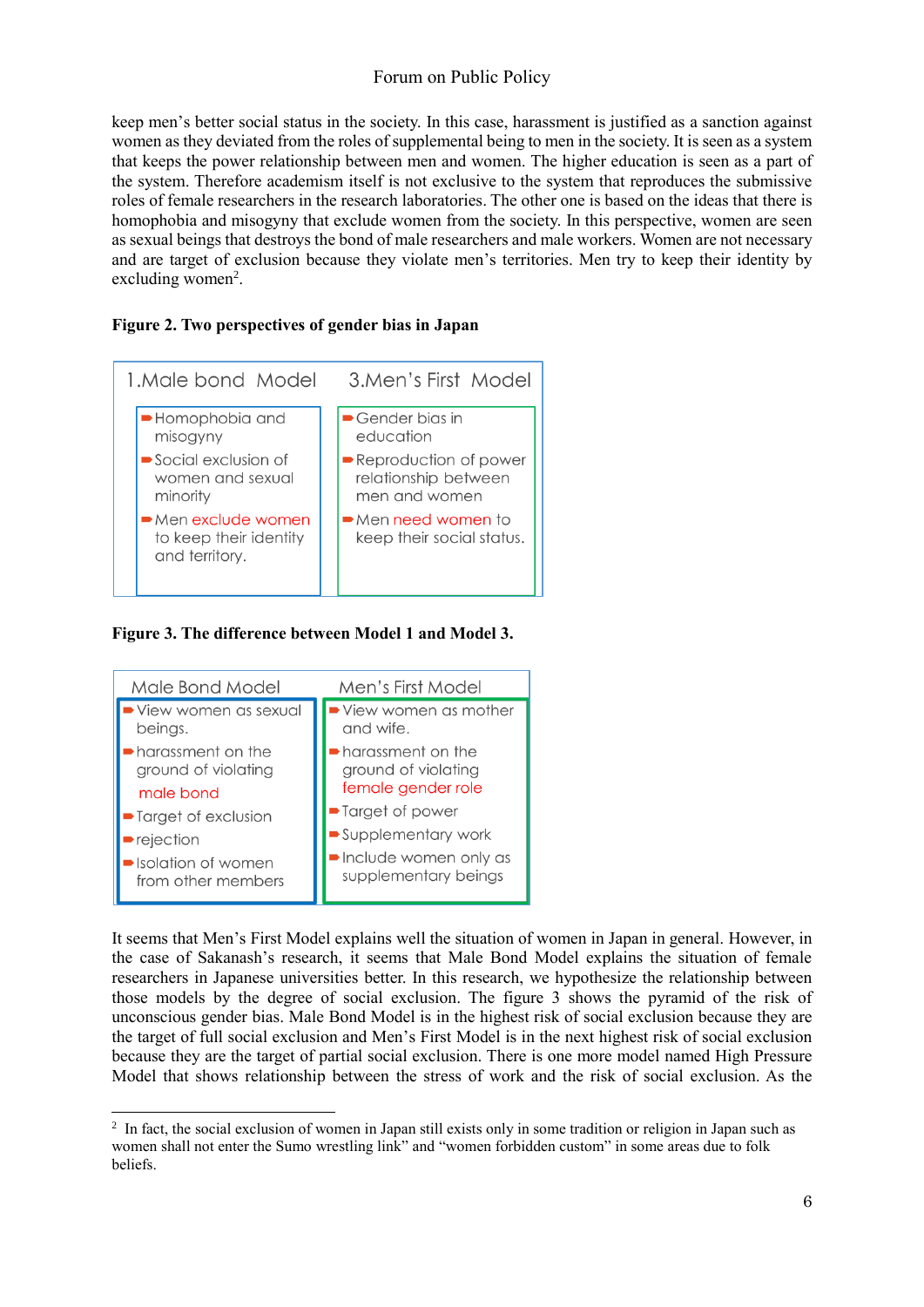previous studies of Kitanaka has shown, the global competition gives high pressure on the researchers and this environment lead to the harassment in the research laboratory. This should be counted as one of the risk factors of social exclusion of female researchers from the research laboratory. This model does not explain the cause of gender bias itself but it explains the risk of the social exclusion of female researchers. It will be easier to understand the relationship of the models if High Pressure Model is added at the bottom of the pyramid. This research will try to explain the situation of less number of female researchers by investigating the cause of unconscious gender bias based on the hypothesis of the risk of social exclusion of women.





This research is based on the hypothesis that the cause of the less female workers is the social exclusion of women. However, this research does not investigate which model best describes the cause of the social exclusion of women because it is not the main aim of this research. What we need to know is how to stop the risk of social exclusion of women. So, this research focuses more on the Male Bond Model because the risk of social exclusion seems to be much higher than the Men's First Model. But this does not mean that our research ignore the Men's First Model because in theory, full social exclusion of women from a community is the form of an ultimate discrimination against that would not be possible without the rigid gender segregation and the strong connection between gender and power in a community as the Men's First Model describes. So, this research assumes that investigating the existence of the Male Bond Model is also verifying the Men's First Model itself at the same time.

#### **What's a good research environment?**

This research will investigate not only the negative experience of female researchers but also the positive experience of female researchers. As it is written in the above, the final aim of this research is to suggest some factors that contribute to construct a good social environment in the research laboratory for female researchers to continue their research. Since this research focuses on the experience of the unconscious gender bias in the daily communication in the research laboratory, this research investigate the social interaction of people in the research laboratory. So, before starting our research, we need to define tentatively some factors that maintains the sustainable research environment that stops harassment, exclusive communication, the partiality in the supervision by the faculties. The factors that stop the social exclusion of women maybe showing a respect to female researchers, open communication, equal opportunity of communicate with faculties and other researchers etc. This research tentatively define what a good social environment should be. We assume a good research environment makes a good quality of communication which encourages female researchers' good performances that makes them continue their research and this gives them satisfaction and this leads to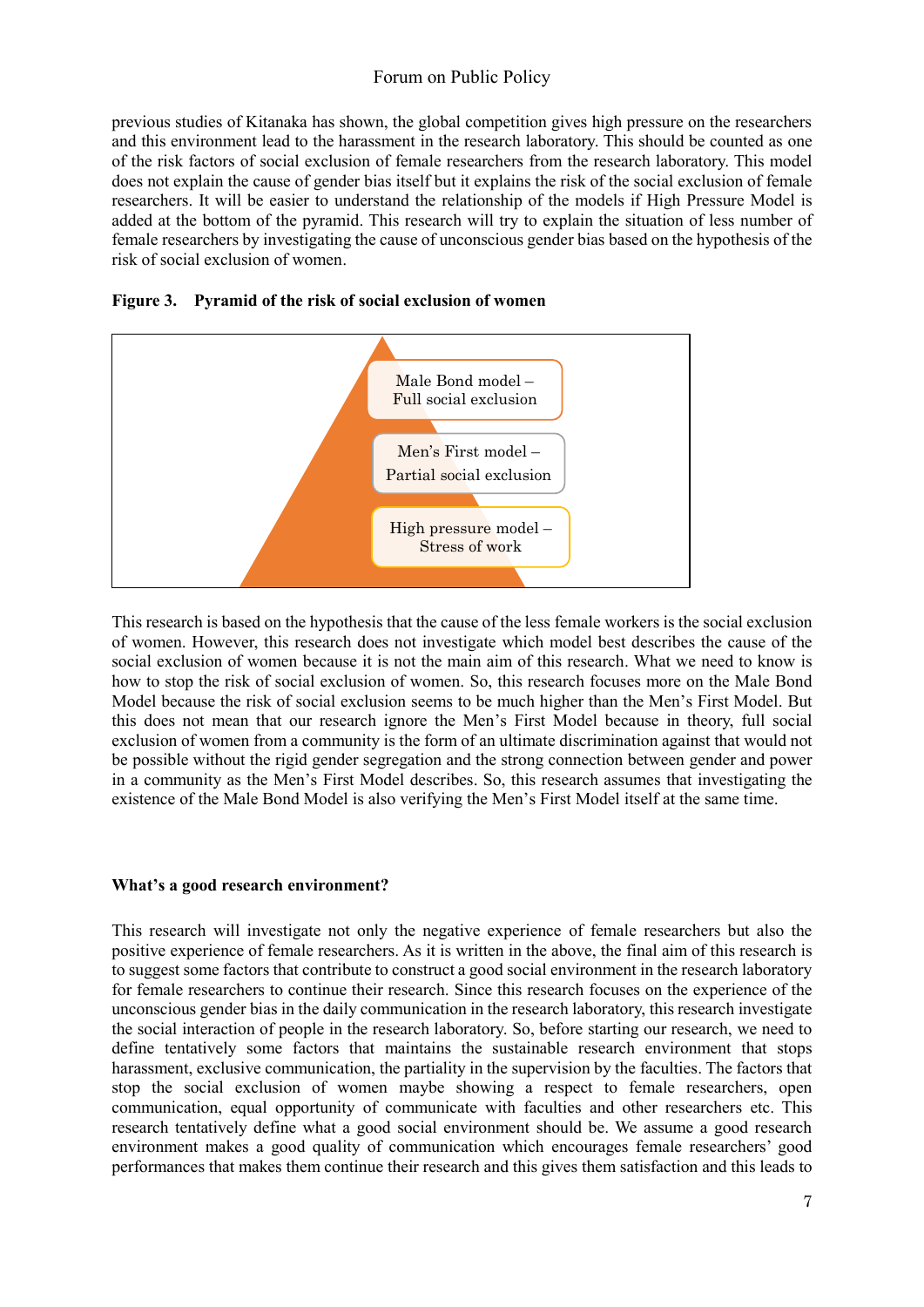the increase of female researchers. To construct a good social environment, it seems that knowledge and understanding of good social communication is important. To make it more specific, this research will investigate four important factors. 1.Communication literacy that keeps the basic rules of information transaction. 2. Human resource management that has a philosophy and policy of human development. 3. Harassment prevention that has philosophy and policy of harassment prevention. 4. Equality, Diversity, Dignity that develops the understanding of the social inclusion of minorities including women.

### **Figure 4. Elements of Good Social Environment**

| 2. Human resource            | 3. Harassment prevention         |
|------------------------------|----------------------------------|
| management                   | - Has philosophy and policy of   |
| Has philosophy and policy of | harassment prevention            |
| human development            | Good social environment          |
| 1. Communication literacy    | 4. Equality, Diversity, Dignity  |
| - Keeping basic rules of     | -Understand the social inclusion |
| Information transaction      | of minorities including women.   |

### **Methodological question and focus**

"Unconscious bias" is the terminology of psychology. Since this research is social research, we do not investigate unconscious bias itself because it is impossible for a person to be aware of their unconscious bias in their daily communication without any feedback from others or by testing of unconscious bias. So, this research will investigate only the experiences that people became aware of being biased by others. As it was shown in the above, this research aims to identify the experiences of the unconscious gender bias against female scientists in their daily communication in the research laboratory. To do so, we need a tentative definition of the "experience" of unconscious gender bias. This research tentatively defines the experience of unconscious gender bias as follows.

- 1. It is often repeated in the daily communication.
- 2. It is often felt wrong or uncomfortable by others.
- 3. It is often women that feel so.
- 4. It has a negative impact on the career development of women in the long run.

So, the experiences of being biased is the subjective experiences that were perceived by people that they were biased. This research will not investigate whether the experiences are true or false, but it will investigate the fact that they thought they were biased in the daily communication in the research laboratory. These negative experiences will influence the degree of satisfaction of female researchers and the motivation to continue their researches. To identify the factors that construct a good social environment in the research laboratory, we also need to eliminate those factors that would influence the results of analysis. To do so, it is necessary to include the items in the questionnaire that are supposed to give the negative impact on the lives of female researchers.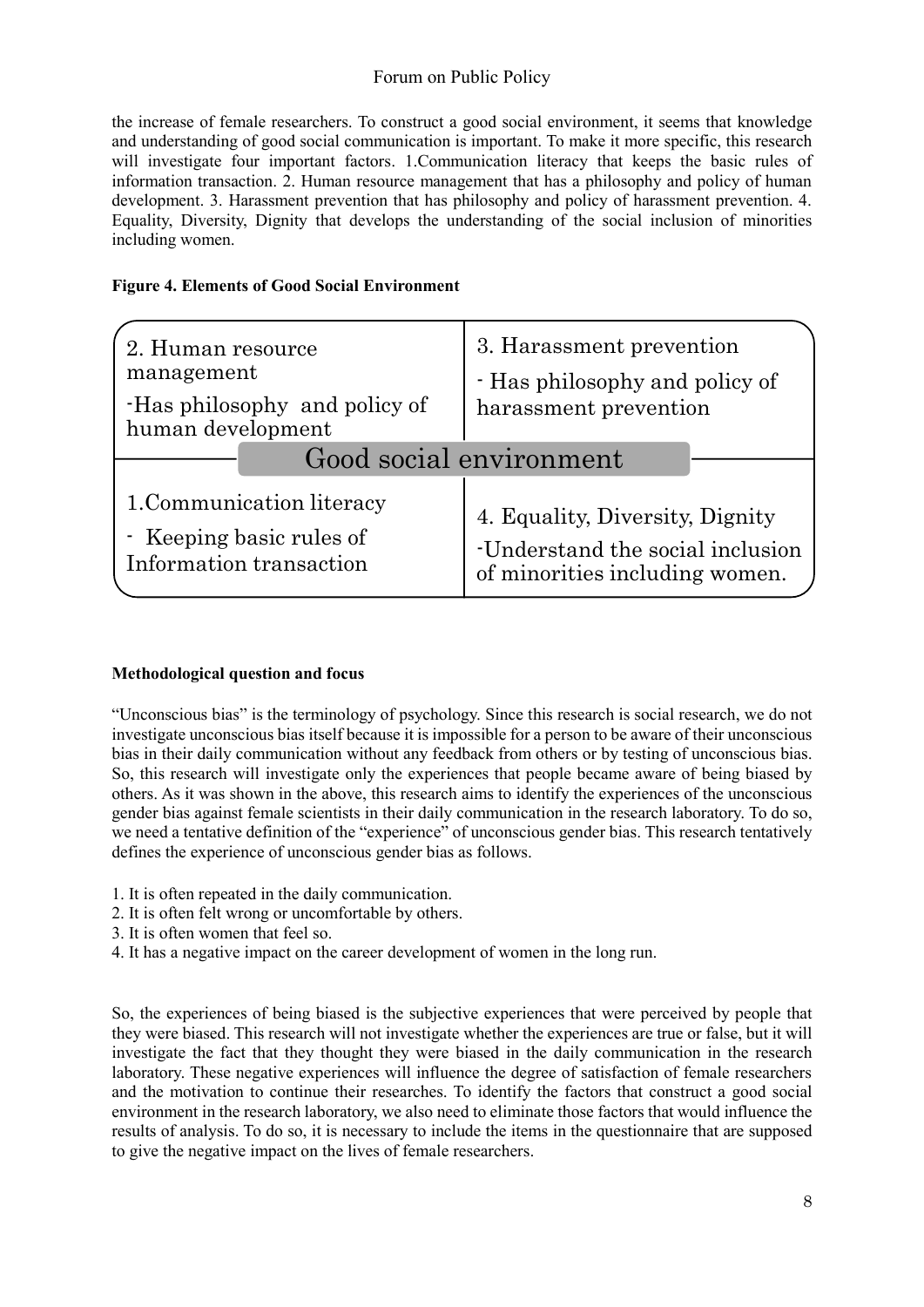The factors that construct a good social environment in the social communication in the research laboratory can be identified by not only the assessment of the good social environment but also by eliminating the factors of negative experiences from the analysis.

### **Two approaches**

This research will take two approaches. This research aims to identify not only the factors that makes it difficult for female scientists to continue their research but also the factors that contributes to construct satisfactory research environments for female scientists to continue their research. The one approach will investigate the interpretation of the social behaviors of the individual and the other approach will investigate the social norms of the research community. The former approach will focus on the social interaction that causes the negative experiences of social exclusion and power relationship in their daily communication in the research laboratory. The latter approach will focus on the laboratory management that sustains the positive experiences of social inclusion and equal relationship in their daily communication in the research laboratory. Because the unconscious bias is constructed not only by the social background of the individuals but also by the social norms of the community or the group that they belong to. Therefore both approaches are necessary to verify the factors that sustains the good social environment of the research laboratory for female researchers.

### **Research Design**

This research is a pilot study that aims to develop a research method to identify the experience of unconscious gender bias. The target of this research will be students, researchers and faculties of graduate school of Hokkaido University. The reason to choose this university is that Sakanashi (2007) did hisinterviews to 17 people including one faculty in Hokkaido University. So we will do this research in Hokkaido University to verify his findings by utilizing both quantitative and qualitative researches. Researchers and Faculties will answer to the questions by recalling their past research environments when they were graduate students. Since we are also interested in the generation gap or gap by age in the social environment in the research laboratory, we will include them in our target of research. By including not only students but also post graduate researchers and faculties, the assessment of good social environment by the respondents could be varied by the age group. The social skill, such as social communication skill may vary according to the age because it is assumed that the longer the experiences in the society, the better the social communication skill would be. So we need to control the age by eliminating the influence of the age on the result of analysis.

This research will employ a set of quantitative and qualitative researches because that will give a better picture of the experience of female scientists in the research community. Quantitative research will enable us to grasp a rough picture of the present situation. Qualitative research will give us a chance to get the meaning or the reasoning given to the actions by each individual. This research design will make our investigation further on how female researchers manage to come over the conflicts or the dilemmas they face between them and their research community.

The items of independent variables of the web questionnaire planned at present are as follows. Items of independent variables that identify the characteristics of the respondents are the sex, the age, the years of grade, master's course or doctor's course, the status of child care, the status of nursing care, the field of research, the type of school entered last, the number of years since the graduation or the withdrawal from the last education. Items of independent variables that identify the characteristics of the research laboratories are the number of people in the research laboratory by sex, by age and by Japanese or non-Japanese, the number of the faculties in the research laboratory by sex and by age, the sex of the main supervisor, the style of laboratory research is experimental or not.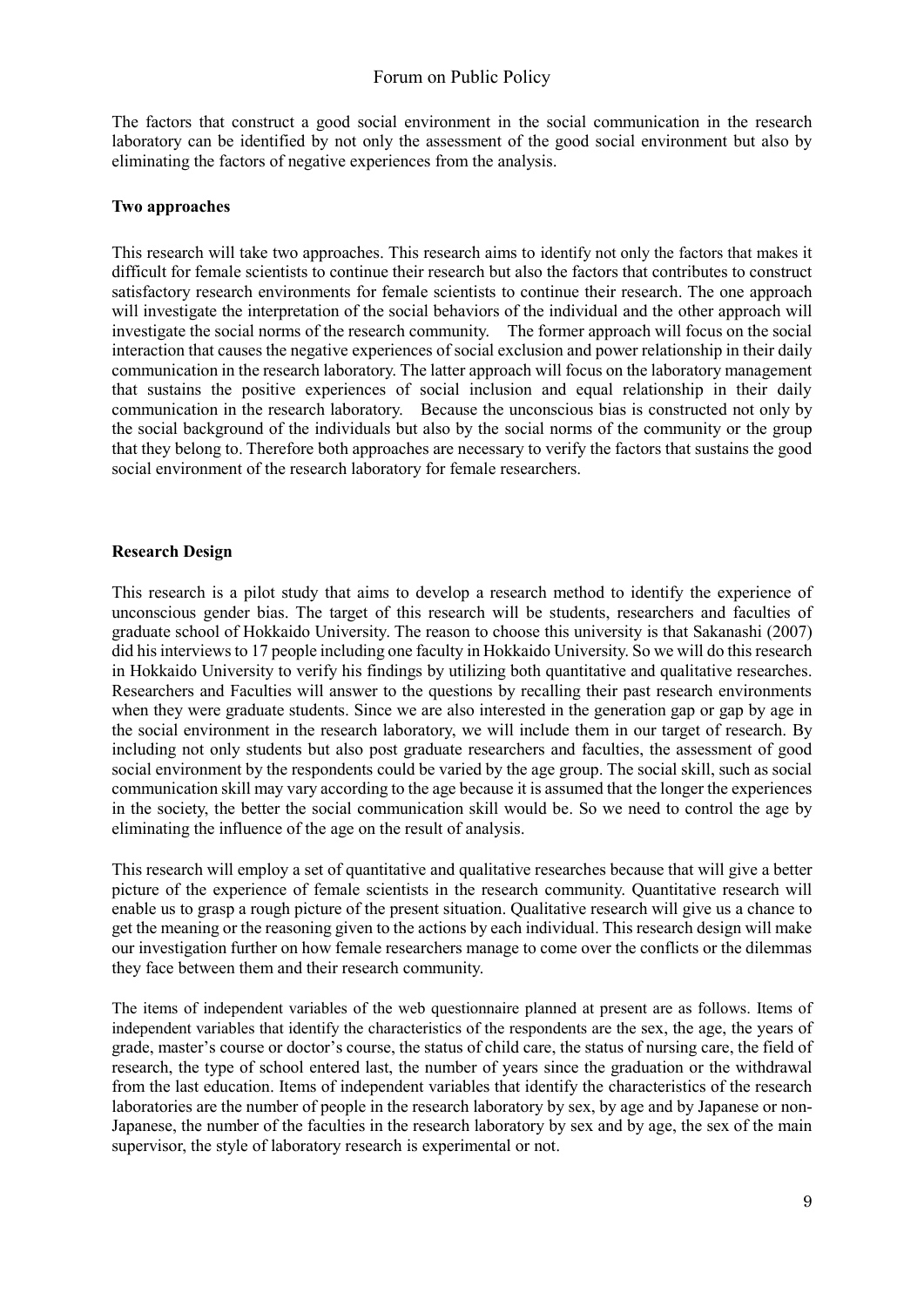The items of dependent variables to assess the social environment of the research laboratory are as follows. Average number of academic articles written and presentations made per year, the degree of satisfaction about their research laboratory, the frequency of consultation with the main supervisor, the facts or events in their daily communication regardless of that it is negative or positive experiences, needs for a good social environment such as the needs of staff education or trainings to stop negative communication in the research laboratory.

### **Assessment of the research laboratory**

One of the uniqueness of this web questionnaire is that has the series of questions that ask the respondents to assess the quality of communication in the research laboratory based on the view point of "a good social communication". As it was shown in the above, we need to identify those factors that maintain a sustainable research environment that stops the harassment, the exclusive communication, the partiality in the supervision by the faculties for those in the research laboratory regardless of gender. So, this research tentatively assumes that there are four main factors that maintains a good quality of communication in the research laboratory as follows.

- 1. It has a good communication literacy that keeps the basic rules of information transaction.
- 2. It has a good human resource management that has a philosophy and a policy of human development.
- 3. It has a good harassment prevention that has a philosophy and a policy of harassment prevention.
- 4. It has a good Equality, Diversity and Dignity policy and management that develops the understanding of the social inclusion of minorities including women.

Those four factors that are assumed to maintain good quality of communication in the research laboratory will give influences on the results of analysis. Good research laboratory would have these practices. However, degree of good practice will be different by each research laboratory. It is necessary to have items that assess these factors before the analysis. In this research, items related to these factors must be included in the questionnaire. This research will ask the respondents to assess the quality of communication in their present or their past research laboratories. Each assessment is composed of a series of questions of 10 to 15 and the respondents will be asked to assess in the ranges from the highest of 4 points to the lowest of 1 points. The analysis will be made by the group divided by the degree of good social practice in the research laboratory. By doing so, we will be able to eliminate the effect of good social practice on the result of the analysis.

### **Figure 5. Assessment of the quality of communication in the research laboratory**

| 2. Human resource management       | 3. Harassment prevention             |
|------------------------------------|--------------------------------------|
| Has philosophy and policy of human | - Has philosophy and policy of       |
| development.                       | harassment prevention.               |
| Assessment Maximum 4 to 1 points   |                                      |
| 1. Communication literacy          | 4. Equality, Diversity, Dignity      |
| - Keeps basic rules of Information | -Understands the social inclusion of |
| transaction.                       | minorities including women.          |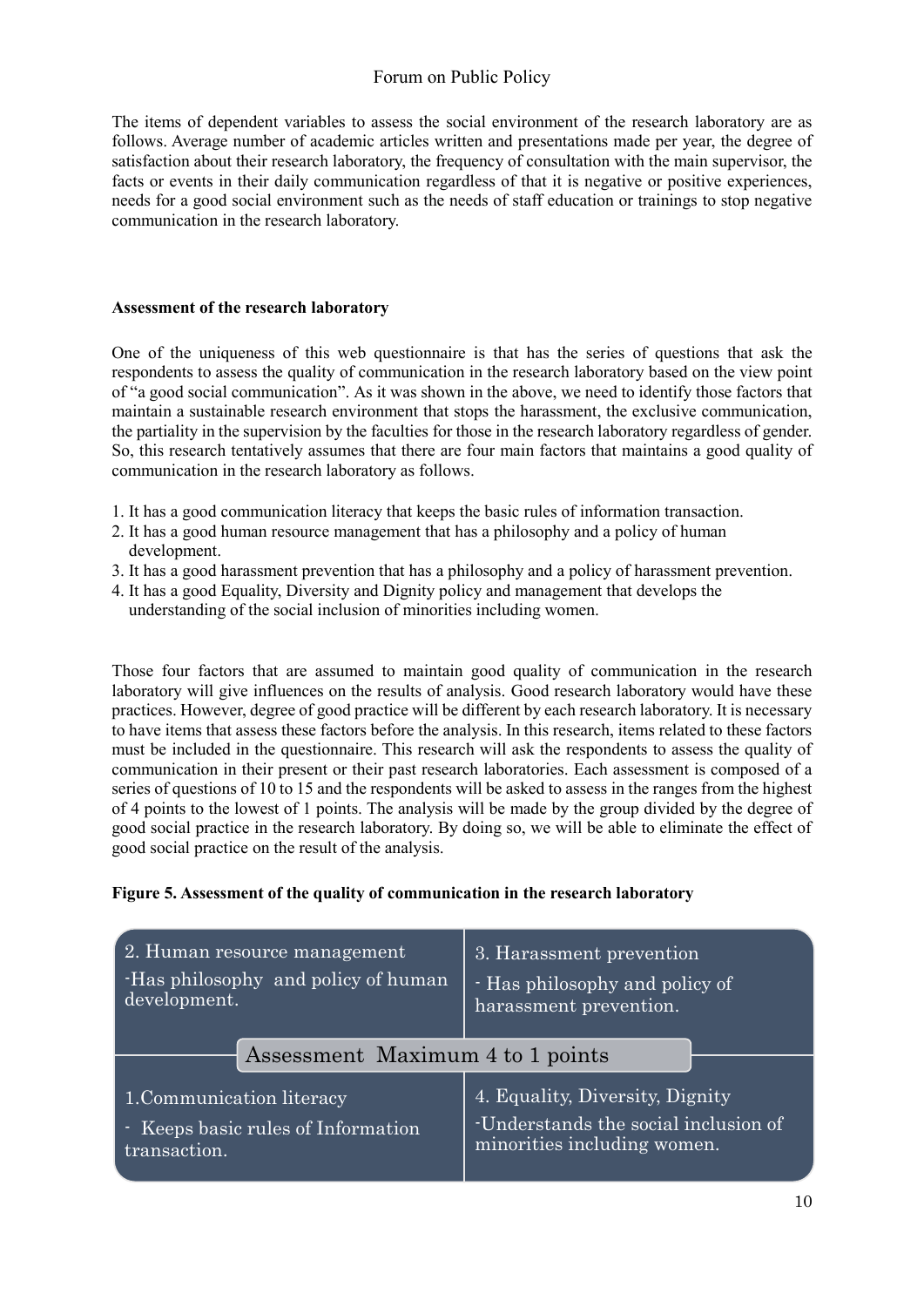Since this is the pilot study, we have no previous studies that have examined the reliability and validity of each assessment. This research will contribute to construct the research methodology to investigate the experience of unconscious gender bias and the reliability and the validity of each assessment should be investigated if there is any chance to do experimental intervention study in the future. The figure 6 shows the hypothetical model of the results of the unconscious gender bias. Our research assumes that even though there are some negative experiences for female researchers and there are some risks of harassments, this directly leads to the low satisfaction and low performance of research. Thus this research assume if there is a good communication opportunity and a good quality of communication, it would not affect every day life of female scientists. Because this research assume that if there is a high opportunity of communitarian and a high quality of communication, it would be possible to stop the repetition of the negative experiences that makes it difficult for the female researchers to continue their researches. So our hypothesis is that if the opportunity of communication is low and the quality of communication is low, this would lead to the dissatisfaction and low performance of female researchers and thus female researchers stop their researches and leave their research laboratories.





The figure 7 will show that how our research plans to verify the hypothesis shown in the figure 6. We will divide the respondents into four groups by the degrees of the quantity of communication and the quality of communication as described in the figure A on the left. We will also divide the respondents into four groups by the degrees of the satisfaction and performance as described in the figure B on the right. We will compare the results of the corresponding pair of A and B and make a correlation between them. For example, the group in A that has high opportunity of communication and high quality of communication should be correlated with the group in B that has high satisfaction and high performance to verify our hypothesis. In the same manner, the group in A that has low opportunity of communication and low quality of communication should be correlated with the group in B that has low satisfaction and high performance to verify our hypothesis. By doing this, this research will investigate if there would be some correlation between the satisfaction of female researchers and the opportunity of communication and the quality of communication.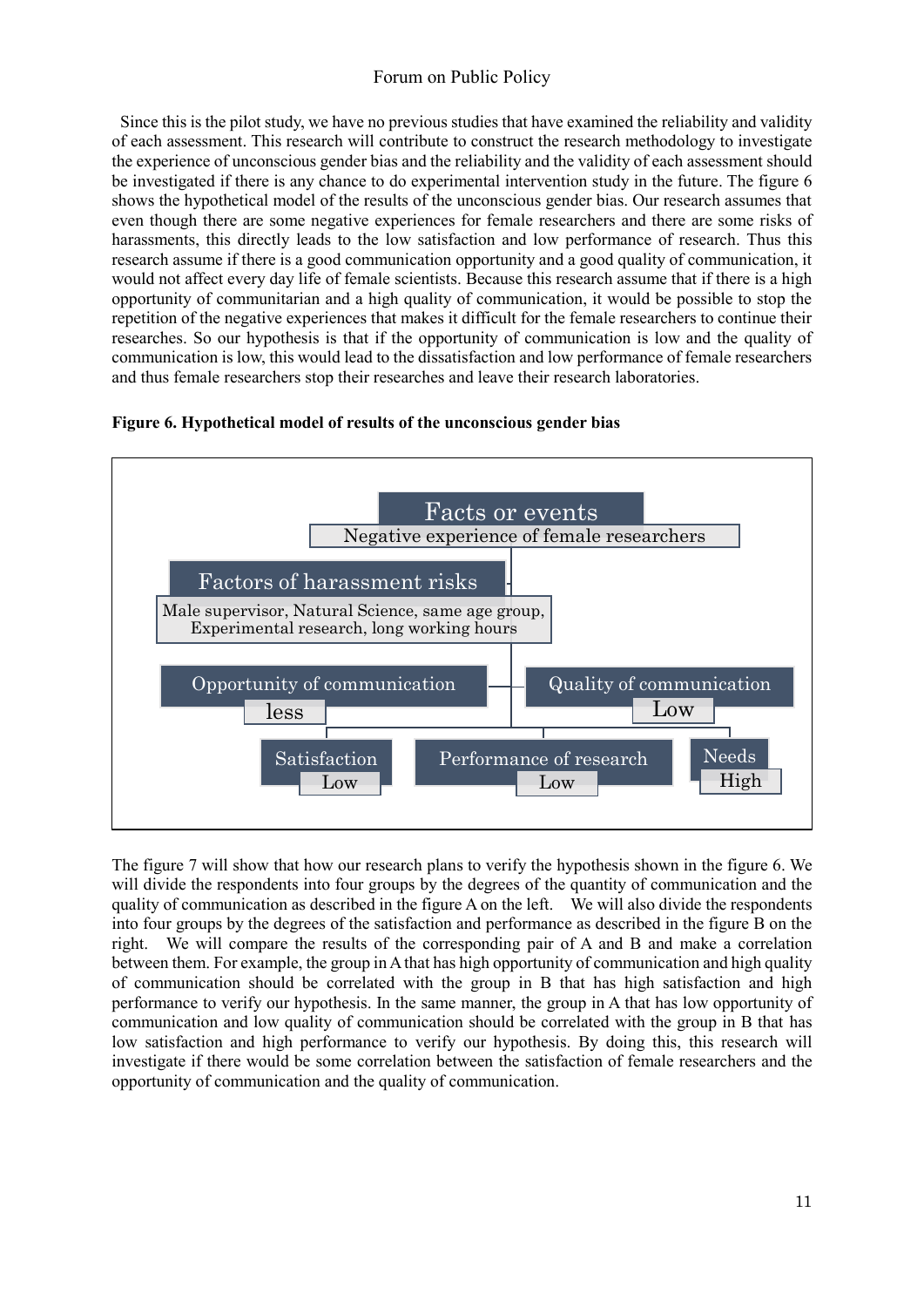



## **Conclusion**

This research design tries to identify the negative experiences caused by the unconscious gender bias that affects female researchers in their daily communication in their research laboratory.

We will need to investigate the experiences of the unconscious gender bias in detail in the interviews with female researchers who answered the web questionnaires and agreed to our interview. As it is written in the above, this research is at the first stage of three-year research project.The final aim of this research is to identify the social factors that sustain a positive research environment for the female scientists. And this research is the pilot study and it has just started, we need to make some amendments in our plan in the future in according to the progress of our research.